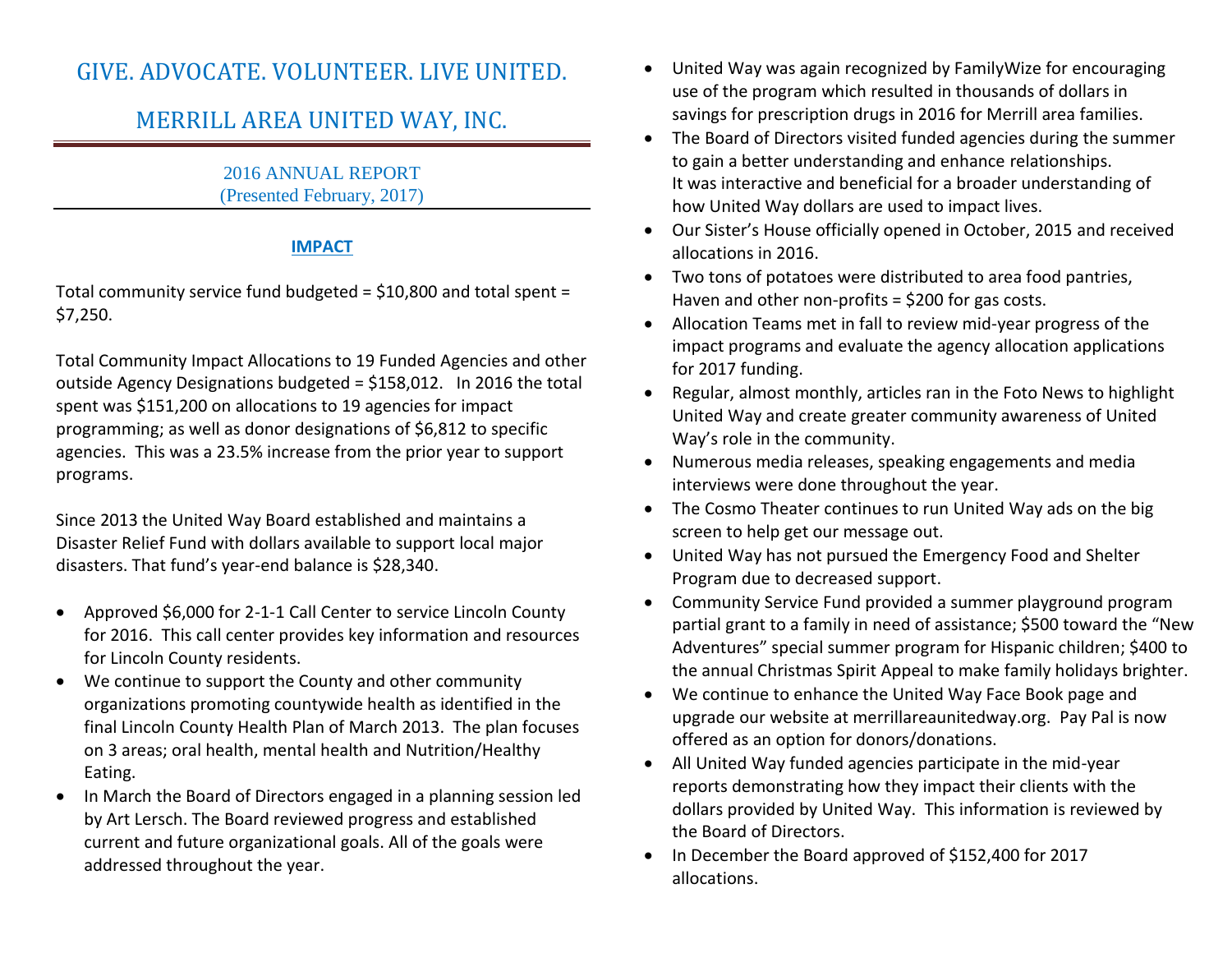## 2016 ANNUAL REPORT – PAGE 2

## **OPERATIONS**

- United Way met with all compliance measures set by United Way Worldwide, filing all necessary documents and the very in depth reports. These included the annual Membership Certification and the Data Base II reports. United Way Worldwide has acknowledged and credentialed our organization.
- The United Way finances were audited by Krause, Howard and Company and met with acceptable accounting standards. All appropriate tax reporting/payments were completed.
- Technology upgrades made to our computer system and other office equipment in 2016 have improved our daily efficiencies.
- The  $8<sup>th</sup>$  Annual Run/Walk to support United Way, the Community Kolor Run (second year for Kolor) was held May 7<sup>th</sup>. Sponsored by Riverside Athletic Club, the event drew about 800 participants. The event was incredibly fun. WJFW TV, Rhinelander, was a key media supporter and local media coverage was very strong. \$7,400 was raised for United Way initiatives. 30 sponsors helped to make the event successful. Event scheduled for May 6, 2017!
- Campaign leader Church Mutual Insurance raised \$131,279, other campaigns by Weinbrenner Shoe Company, Marshfield Clinic, Graham Architectural Products, Lincoln Community Bank, Wisconsin Public Service, Harley Davidson, Associated Bank, City of Merrill, Xcel Energy, State Farm Insurance, Liberty Mutual, Walmart, BMO, Pieper Power/Technology Systems, Lincoln County, City of Merrill and Ascension Ministry Health Care. Individual and retiree giving remained very strong.
- Enhanced the 2016-17 campaign by increasing campaign outreach. Campaign work is significant to our success and includes Company/Employee campaigns and our every-doordirect mailer to every household/business in efforts to

increase the number of donors.

- The Executive Director has been the program/speaker at several community groups, including the Merrill Optimists, the Rotary Club, community Churches and others.
- The Executive Director actively participated in organizational development programs in 2016, including the United Way Wisconsin Roundtables and the United Way Wisconsin Summer Conference in Green Lake, July 7-8. The Executive Director also regularly attends the Central Wisconsin United Way Directors meetings, the 2-1-1 meetings, the Lincoln County Homelessness Task Force meetings and Chairs the Community Warming Center Committee.
- Increased United Way ongoing visibility and awareness through the media with press releases, media coverage, TV, interest stories, and a regular Foto News column. Our Face Book page and website are maintained by Pat Burg and Joe Breaman, Jr.

# **COMMUNITY WARMING CENTER**

- In spring of 2012 community groups, including the United Way Director, came together to discuss homelessness in Lincoln County. Since then the Lincoln County Homelessness Task Force was formed and in 2014 and the Community Warming Center Committee formed to open a Warming Center that operated the winters of 2014-15 and 2015-16.
- The LC Homelessness Task Force also ensures that two nationally required Point-In-Time studies are done in January and July.
- In 2014-15 we ran the Community Warming Center 5 months and served 11 guests (men and women) totaling 90 service days. In 2015-2016 13 guests stayed for 127 service nights.
- The Merrill Housing Authority generously provided us with rent free space for two years. In spring of 2016 we were notified to vacate the property. A search for a suitable site met with no avail and we are housing homeless in alternative locations for the 2016-17 winter.